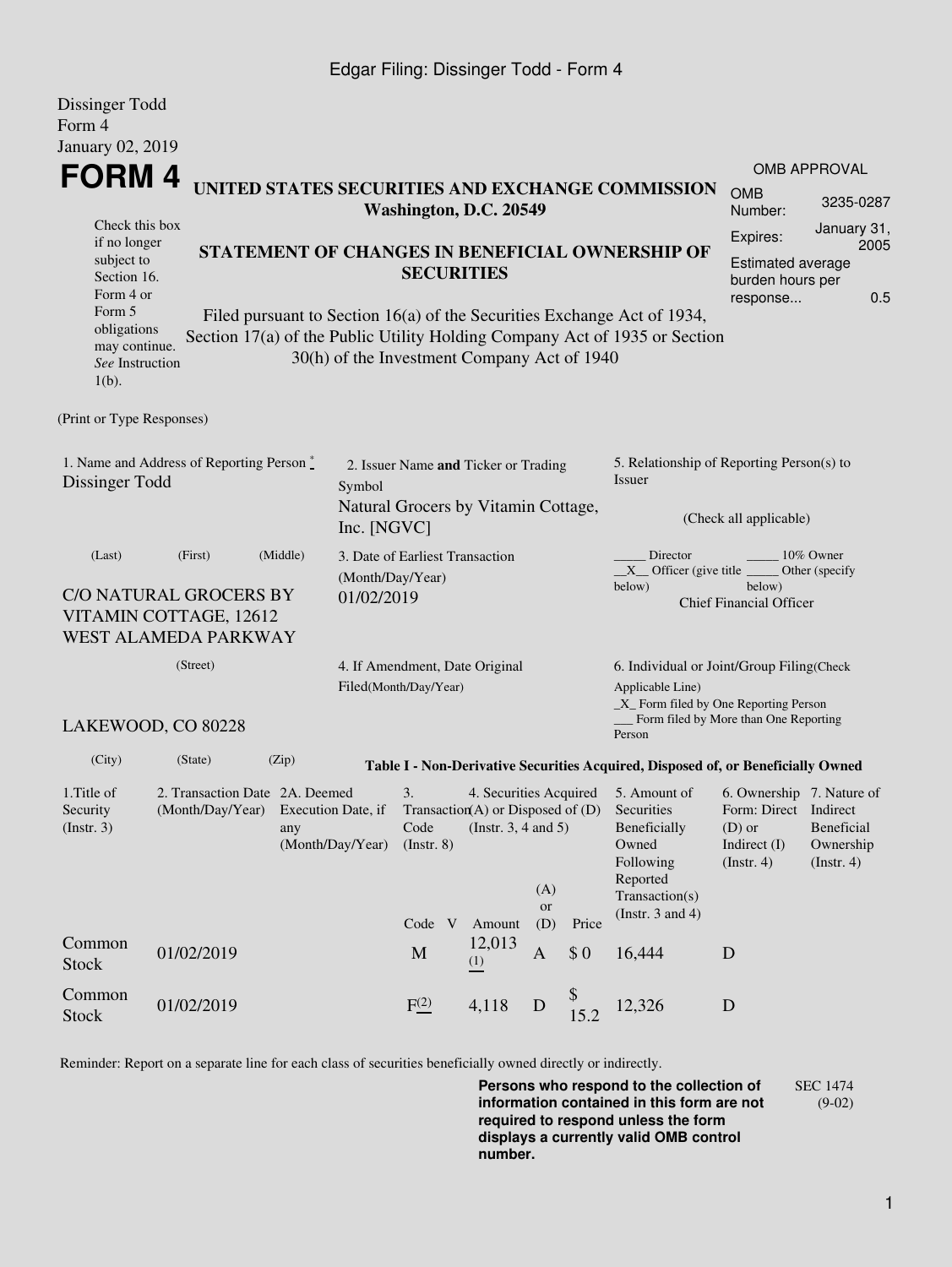#### Edgar Filing: Dissinger Todd - Form 4

**Table II - Derivative Securities Acquired, Disposed of, or Beneficially Owned (***e.g.***, puts, calls, warrants, options, convertible securities)**

| 1. Title of<br>Derivative<br>Security<br>(Instr. 3) | 2.<br>Conversion<br>or Exercise<br>Price of<br>Derivative<br>Security | 3. Transaction Date 3A. Deemed<br>(Month/Day/Year) | Execution Date, if<br>any<br>(Month/Day/Year) | 4.<br><b>TransactionDerivative</b><br>Code<br>$($ Instr. 8 $)$ | (D)<br>and $5)$ | 5. Number of<br>Securities<br>Acquired $(A)$<br>or Disposed of<br>(Instr. $3, 4,$ | 6. Date Exercisable and<br><b>Expiration Date</b><br>(Month/Day/Year) |                    | 7. Title and Amount of<br><b>Underlying Securities</b><br>(Instr. $3$ and $4$ ) |                                     |
|-----------------------------------------------------|-----------------------------------------------------------------------|----------------------------------------------------|-----------------------------------------------|----------------------------------------------------------------|-----------------|-----------------------------------------------------------------------------------|-----------------------------------------------------------------------|--------------------|---------------------------------------------------------------------------------|-------------------------------------|
|                                                     |                                                                       |                                                    |                                               | Code $V(A)$                                                    |                 | (D)                                                                               | Date<br>Exercisable                                                   | Expiration<br>Date | Title                                                                           | Amount<br>or<br>Number<br>of Shares |
| Restricted<br>Stock<br>Units                        | $$0^{(3)}$                                                            | 01/02/2019                                         |                                               | M                                                              |                 | 12,013                                                                            | 01/02/2019 01/02/2019                                                 |                    | Common<br>Stock                                                                 | 12,013                              |

# **Reporting Owners**

| <b>Reporting Owner Name / Address</b>                                                                        | <b>Relationships</b> |              |                         |       |  |  |
|--------------------------------------------------------------------------------------------------------------|----------------------|--------------|-------------------------|-------|--|--|
|                                                                                                              | Director             | $10\%$ Owner | Officer                 | Other |  |  |
| Dissinger Todd<br>C/O NATURAL GROCERS BY VITAMIN COTTAGE<br>12612 WEST ALAMEDA PARKWAY<br>LAKEWOOD, CO 80228 |                      |              | Chief Financial Officer |       |  |  |
| Signatures                                                                                                   |                      |              |                         |       |  |  |

 /s/ Todd Dissinger 01/02/2019

\*\*Signature of Reporting Person Date

# **Explanation of Responses:**

- If the form is filed by more than one reporting person, *see* Instruction  $4(b)(v)$ .
- **\*\*** Intentional misstatements or omissions of facts constitute Federal Criminal Violations. *See* 18 U.S.C. 1001 and 15 U.S.C. 78ff(a).
- **(1)** Represents shares of NGVC common stock issued to the reporting person upon the vesting of 12,013 restricted stock units on January 2, 2019, where each restricted stock unit represented the economic equivalent of one share of NGVC common stock.

Exempt transaction pursuant to Section 16b-3(e) - payment of exercise price or tax liability by delivering or withholding securities

- **(2)** incident to the receipt, exercise or vesting of a security issued in accordance with Rule 16b-3. All of the shares reported as disposed of on this line were relinquished by the Reporting Person and cancelled by the Issuer in exchange for the Issuer's agreement to pay federal and state tax withholding obligations of the Reporting Person resulting from the vesting of the restricted stock units.
- **(3)** Each restricted stock unit represents a contingent right to receive one share of NGVC common stock.

Of these restricted stock units: a) 1,802 restricted stock units will vest on each of August 13, 2019 and 2020; b) 1,620 restricted stock units will vest on each of November 1, 2019, 2020, 2021 and 2022; c) 12,013 restricted stock units will vest on each of January 2, 2020,

**(4)** 2021 and 2022 and 12,014 restricted stock units will vest on January 2, 2023; provided, however, that all the restricted stock units in this clause (c) that are unvested will become fully vested upon the occurrence of a change in control affecting the Issuer; and d) 4,000 restricted stock units will vest on each of June 27, 2019, 2020, 2021, 2022 and 2023.

Note: File three copies of this Form, one of which must be manually signed. If space is insufficient, *see* Instruction 6 for procedure.